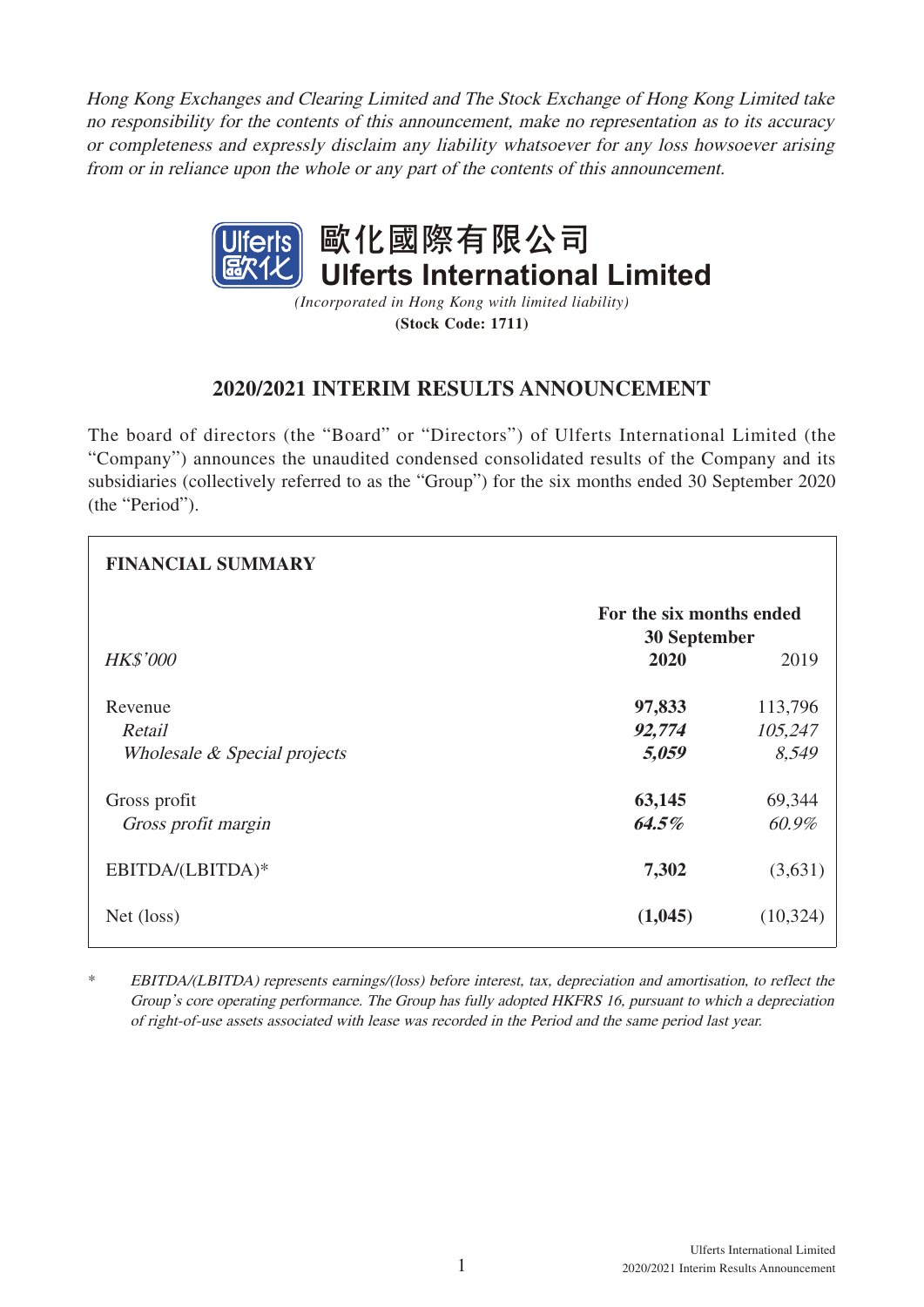# **RESULTS**

The COVID-19 pandemic (the "Pandemic") continued to overshadow the economic outlook, and shrouded the market in uncertainties during the Period. Home buyers tended to delay the purchase of properties which impaired market demand for home furniture for new flats. On the other hand, people spent more time at home during the Pandemic due to public health concerns. The demand for home furniture market stayed resilient, despite the general weak consumption sentiment. The Group benefited from its abundant inventory which enabled it to fulfil the market demand notwithstanding the mandatory lockdowns of its suppliers during the first quarter of the Period.

During the Period, the Group's total revenue inevitably decreased by 14.0% to HK\$97.8 million (2019: HK\$113.8 million), due to the unfavourable market situation. Gross profit decreased to HK\$63.1 million (2019: HK\$69.3 million), while gross profit margin increased to 64.5% (2019: 60.9%), attributable to a larger contribution from "**at • home**" which has a relatively higher gross profit margin.

Revenue from the retail segment amounted to HK\$92.8 million (2019: HK\$105.2 million), accounting for 94.8% (2019: 92.5%) of the Group's total revenue. Among the retail revenue, aggregate sales revenue of "**Ulferts**" and "**Ulferts Signature**" amounted to HK\$64.1 million (2019: HK\$82.9 million), and remained the key revenue contributor, accounting for 69.1% (2019: 78.7%) of total retail revenue. Owing to the opening of an additional "**at • home**" store and the high comparable stores sales growth during the Period, the sales revenue of "**at • home**" increased significantly by 53.0% to HK\$16.5 million (2019: HK\$10.8 million), accounting for 17.8% (2019: 10.3%) of total retail revenue.

Attributable to a significant decrease in the Group's operating costs as a result of the Group's sound and effective cost control measures and channel rationalisation, coupled with a one-off other income recognised during the Period, the net loss of the Group during the Period narrowed to HK\$1.0 million (2019: HK\$10.3 million) with an EBITDA of HK\$7.3 million (2019: LBITDA of HK\$3.6 million).

# **MANAGEMENT DISCUSSION AND ANALYSIS**

The Group is a leading retailer of high quality home furniture mainly imported from Europe. The Company's shares have been first listed (the "IPO") on the Main Board of The Stock Exchange of Hong Kong Limited since January 2018.

The Group has been established for over 45 years, and takes pride in providing superior quality stylish furniture in Hong Kong. As at 30 September 2020, the Group operated 22 points-ofsale ("POS") in Hong Kong, covering 5 retail lines – "**Ulferts Signature** ", "**Ulferts** ", "**at • home**", "**Dormire**" and "**Ulfenbo**". "**Ulferts**" and "**Ulferts Signature**" are dedicated to elevating customers' home living standard with style and quality, and offers a wide variety of contemporary style furniture products targeting middle to high end groups. "**at • home**" offers quality compact furniture to suit small living spaces for modern families. "**Dormire**", on the other hand, offers mattresses, pillows, sofabeds, sofas and other ancillary items under the Group's self-owned brand "**Ulfenbo**", targeting the mass market. "**Ulfenbo**" products are also distributed through its retail networks including department store counters, pop-up stores and roadshows, as well as wholesaling to over 200 dealers. Additionally, there are several online shopping platforms which maximise market coverage.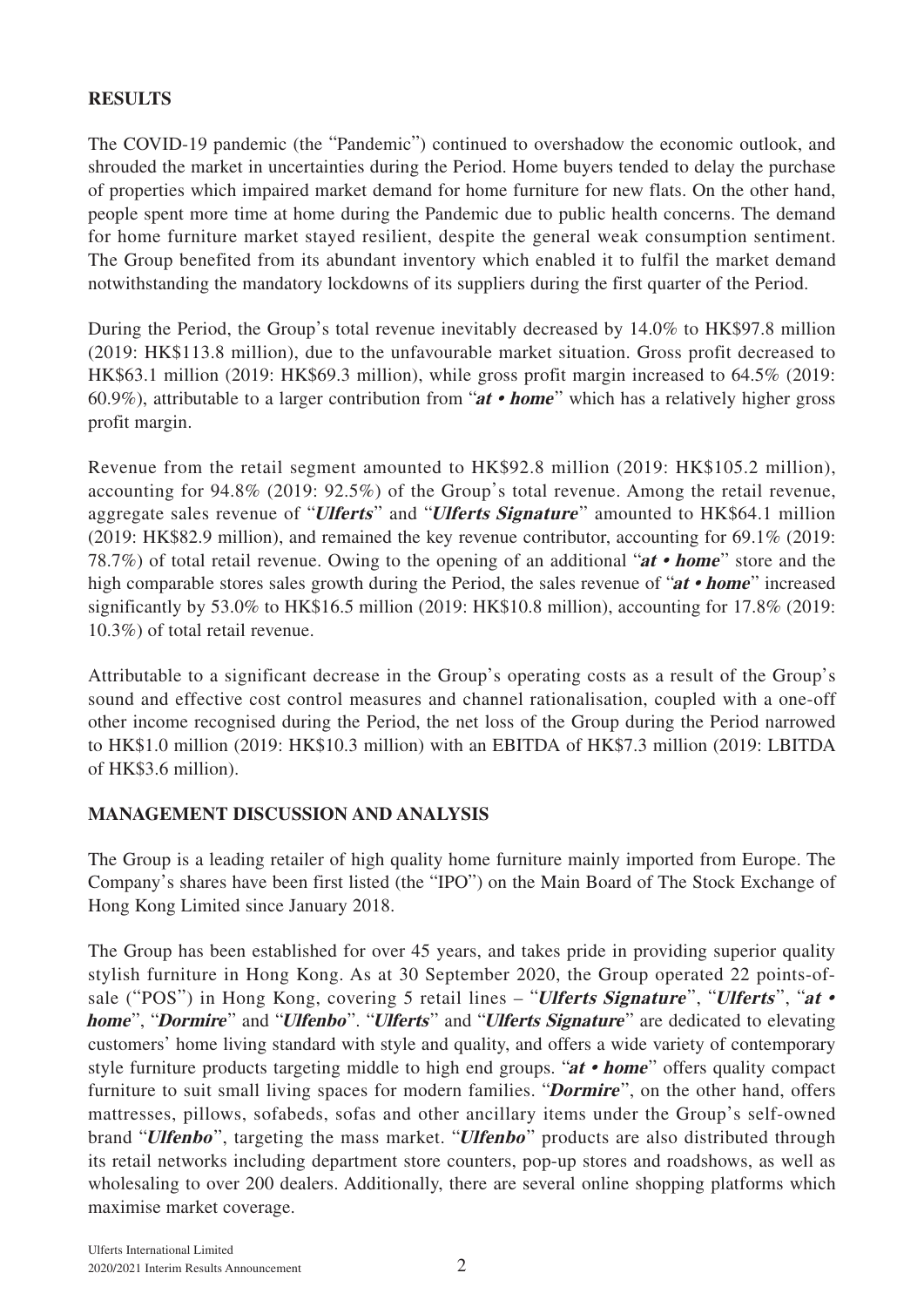## **BUSINESS REVIEW**

## **Retail Business**

# **• Effective Market Segmentation**

With a clear understanding of market segmentation, the Group defines and identifies target consumer profiles in order to develop product and marketing strategies to reach out to their specific preferences.

"**Ulferts**", the Group's core retail label, is dedicated to providing high quality, stylish and luxury furniture. It offers a wide variety of contemporary style furniture products, enabling its customers to create their ideal homes. The Group operates "**Ulferts**" showrooms across Hong Kong, targeting middle to high-mid income groups. "**Ulferts Signature**" offers highend branded furniture products and also luxury European tailor-made furniture. It targets upmarket customers seeking a superior lifestyle.

Another retail line, "**at • home**", offers quality, stylish and compact furniture. It targets the mid-range segment and is geared towards the needs of young couples and new families.

"**Ulfenbo**" products focus on mass market consumers who demand quality and affordable mattresses, pillows and other ancillary items to enhance their sleep experience. To facilitate the retailing of "**Ulfenbo**" products, the Group operates "**Dormire**" specialty stores which are typically small-scale, and are designed with a casual and relaxing environment, to highlight smart living style. "**Ulfenbo**" products are also distributed at department store counters, pop-up stores and roadshows for enhancing the market reach.

# **• Diverse Product Portfolio**

The Group offers a wide variety of furniture products – ranging from leather and fabric sofas, cabinets, dining tables and chairs, through wardrobes, coffee tables and sideboards, to beds, which are imported from European and Asian countries. The Group currently carries more than 50 furniture brands in "**Ulferts Signature**" and "**Ulferts**" showrooms, as well as "**at • home**" stores, including international brands such as himolla, Malerba, Gamma, Cornelio Cappellini, Kristalia, Tonelli and Domicil, most of which the Group has built longstanding relationship. "**at • home**" particularly offers various compact furniture products with special features and functions to suit the local small living spaces, as well as chic Scandinavian home accessories.

The Group also offers mattresses, pillows, sofas, sofabeds, beds, as well as other ancillary items under its self-owned label "**Ulfenbo** ". The Group provides different models of mattresses and pillows, in various sizes with varying supports and features, to meet diverse customer needs.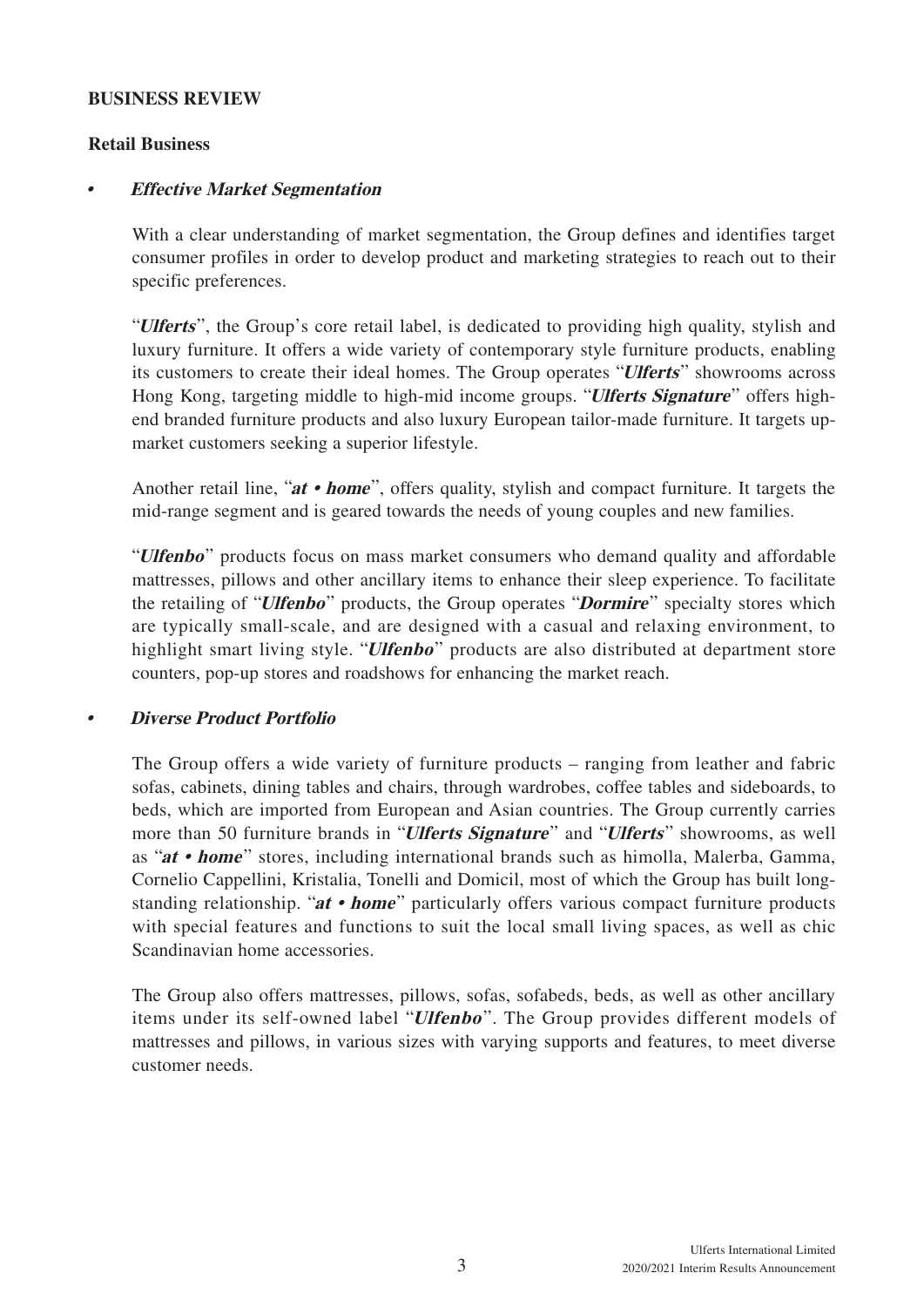# **• Comprehensive Retail Sales Channel**

As at 30 September 2020, the Group had 22 POS in Hong Kong, with the number of outlets in each retail line as follows:

| <b>Retail Line</b>                                                   | <b>Number of POS</b> |
|----------------------------------------------------------------------|----------------------|
| "Ulferts Signature"                                                  |                      |
| "Ulferts"                                                            | 5                    |
| "at $\cdot$ home"                                                    | $\overline{4}$       |
| "Dormire", and "Ulfenbo" department store counters and pop-up stores | 12.                  |
| <b>Total</b>                                                         | 22                   |

"**Ulferts**" showrooms are strategically located in either upscale residential areas or major shopping areas, targeting middle to high-mid income groups. With its solid presence in these mature locations, the Group enjoys substantial foot traffic and a high brand reputation. The Group's flagship store, "**Ulferts Signature**", is a 3-storey store with gross floor area of approximately 21,700 square feet, in Hung Hom. It features more luxurious lines of furniture and masterpieces with opulent designs and sophisticated finishing and excellent craftsmanship. Premium brands including Cornelio Cappellini, Malerba and Crystal Stone are available at "**Ulferts Signature**".

"**at • home**" stores are generally located in shopping malls with a furniture theme, which help enhance its brand awareness. Meanwhile, "**Dormire**" specialty stores and "**Ulfenbo**" department store counters, pop-up stores and roadshows are situated in residential areas, to capitalise on the market potential.

During the Period, 2 "**Ulfenbo**" pop-up stores were opened in Shatin and Sheung Shui respectively, while 1 "**at • home**" mega pop-up store was opened in Mongkok subsequent to the Period, to further expand the market coverage.

# **• Excellent Customers Shopping Experience**

"**Ulferts Signature**" and "**Ulferts**" showrooms are spacious, with a stylish and elegant environment, enabling the Group to display a wide spectrum of products for customers to touch and feel and to maximise customers' shopping experience. The ambience, setting and placement of furniture within the distinctive display zones have all been tailor-designed by a dedicated visual merchandising team to impart harmonious, home-like comfort. The salespersons are well-trained and offer customers advice catering for their personal needs. In recognition of its service excellence, the Group received the "Quality Service Leader Seasonal Award – Furniture & Home Accessories Category" (formerly known as "Quarterly Service Leader") award for the periods April to June and July to September 2020 in the Quality Service Programme (formerly known as "Mystery Shoppers Programme") organised by the Hong Kong Retail Management Association.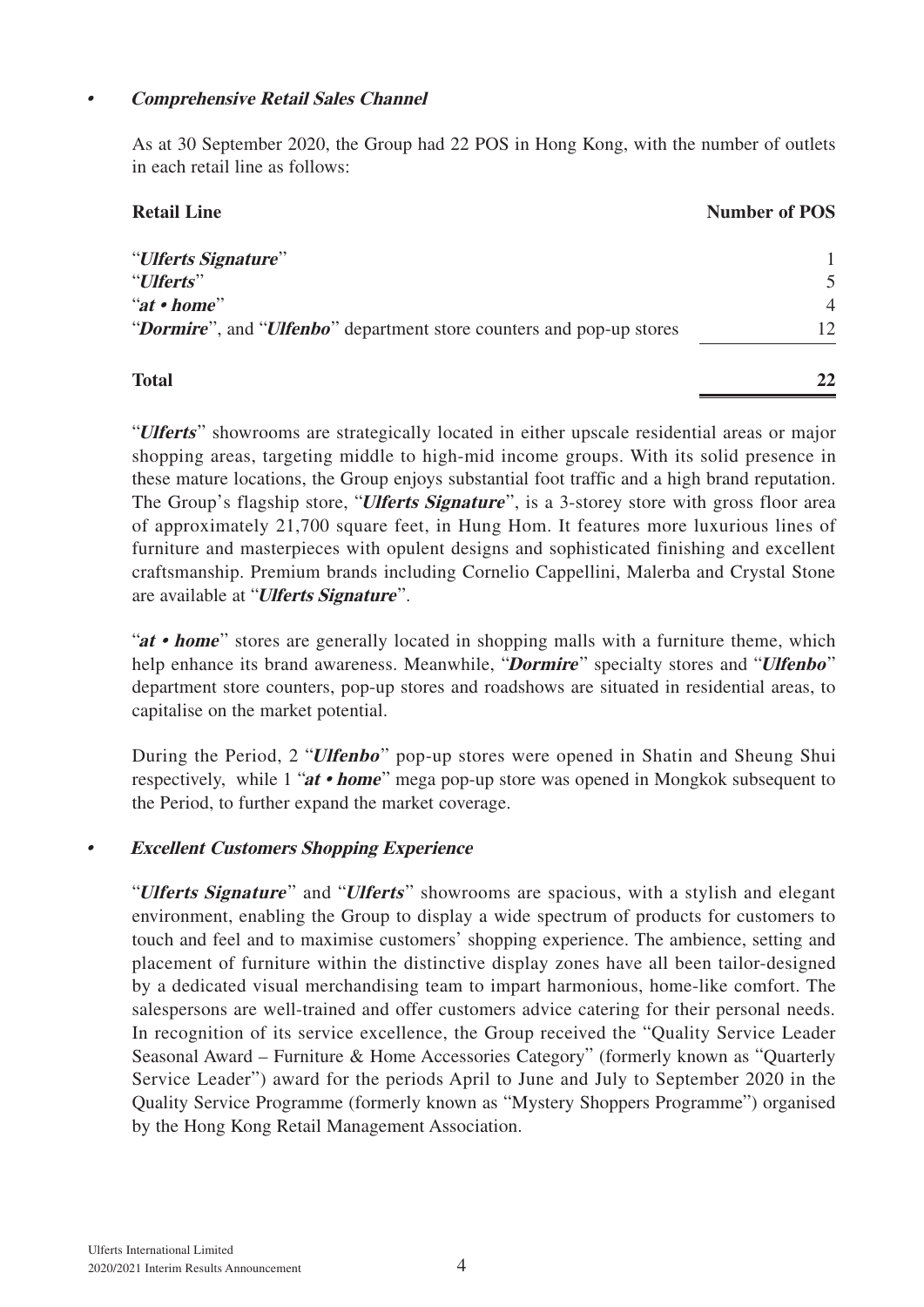# **• Diversified Marketing Strategies**

The Group believes that brand recognition is crucial for driving long-term growth and success. To enhance brand awareness, the Group conducted a range of marketing and promotional campaigns spanning social media engagements, print advertisements, TV coverage, outdoor billboards and advertising on regular basis as well as pop-up exhibitions at suitable venues. It also launched promotional campaigns such as seasonal sale, annual sale and stock clearance sale, as well as joint promotions with banks and other financial institutions.

# **Wholesale Business**

The Group also operates a wholesale business spanning mattresses, sofabeds and sofas under its self-owned label "**Ulfenbo**", through over 200 dealers in Hong Kong and Macau. Based on its long establishment and quality products, the "**Ulfenbo**" brand has been recognised by the "Hong" Kong Top Brand Mark" for six consecutive years since 2014, under the Hong Kong Top Brand Scheme organised by the Chinese Manufacturers Association of Hong Kong and Hong Kong Brand Development Council.

# **Special Projects**

Complementing its retail and wholesale business, the Group has a special projects division, which undertakes furniture-related projects primarily for corporate customers such as cinemas, hotels, showflats, offices, staff quarters and tertiary institutions. The division provides services ranging from planning and design, through procuring custom-made furniture to final installation for corporate customers, as well as consultation and liaison services with furniture manufacturers.

# **PROSPECTS**

Looking beyond the current uncertainties, the Group remains committed to seeking and seizing new opportunities, and is well-prepared to excel in changing times. Riding on its comprehensive product portfolio with a well-defined market segmentation, the Group will strive to increase sales revenue by adjusting product coverage and strengthening promotional efforts. The Group will also continue to enhance its sales network and strengthen its market presence. Meanwhile, as some consumers are refraining from making physical store visits due to public health concerns, the Group will further develop online business by expanding social media engagements and enhancing the online sales platform.

As soon as the Pandemic situation is contained, it is believed that both property and retail markets will regain momentum. However, given the uncertain economic outlook, the Group will adopt a cautious approach, promptly react to market changes and take appropriate measures to improve its overall operating efficiency, to stay competitive in the marketplace and, ultimately, ensure it reaps the greatest potential once market momentum revives.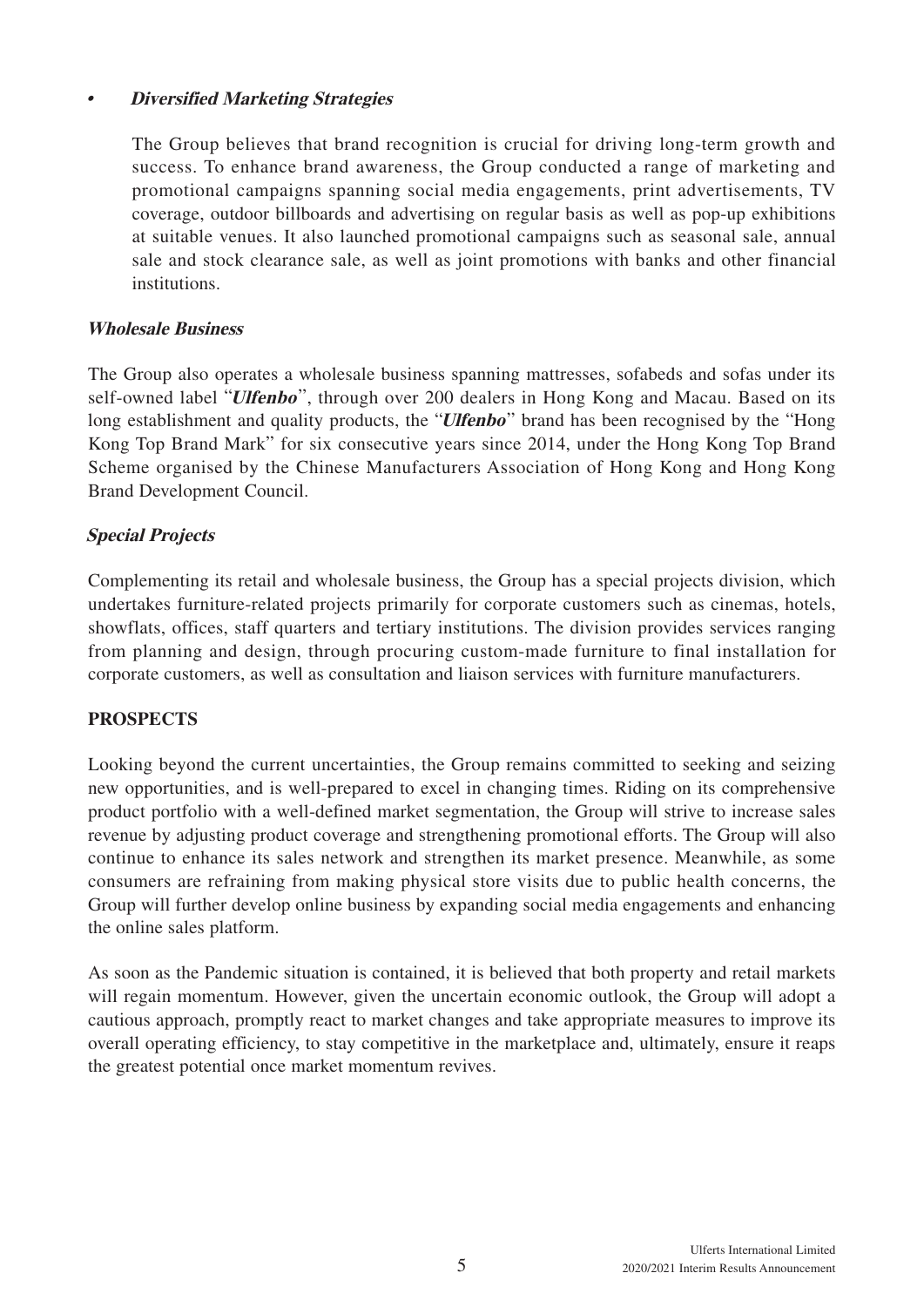## **FINANCIAL INFORMATION**

## **Capital Structure, Liquidity and Financial Resources**

There was no change in the capital structure during the Period. Cash and cash equivalents of the Group increased to HK\$89.5 million (31 March 2020: HK\$63.7 million), which were mainly denominated in Hong Kong dollars. As at 30 September 2020, the Group did not have any bank borrowings (31 March 2020: nil), hence its gearing ratio was zero (31 March 2020: zero). The Group has available banking facilities of approximately HK\$82.4 million. The cash position and banking facilities available enable the Group to retain high flexibility and endurance to cater for future development and market uncertainty.

As at 30 September 2020, the Group's current assets and current liabilities were approximately HK\$141.4 million (31 March 2020: HK\$118.0 million) and HK\$83.8 million (31 March 2020: HK\$84.4 million), respectively. Current ratio and quick ratio of the Group were 1.7 (31 March 2020: 1.4) and 1.2 (31 March 2020: 1.0), respectively.

In view of the Group's financial position as at 30 September 2020, the Board considered that the Group had sufficient working capital for its operations and future development plans against market challenges.

#### **Use of Proceeds**

During the IPO in January 2018, the net proceeds from the listing were approximately HK\$92.6 million. An analysis of the utilisation of the net proceeds up to 30 September 2020 is set out below:

|                                                                 | <b>Allocation</b><br>of use of<br>net proceeds<br>(HK\$ million) | <b>Actual use of</b><br>net proceeds<br>up to<br>30 September<br>2020<br>(HK\$ million) |
|-----------------------------------------------------------------|------------------------------------------------------------------|-----------------------------------------------------------------------------------------|
| Capital expenditure, rental deposits and overhead expenses for  |                                                                  |                                                                                         |
| opening of " $at \cdot home$ " retail stores                    | 34.2                                                             | 34.2                                                                                    |
| Strengthening the Group's product portfolio                     | 24.2                                                             | 24.2                                                                                    |
| Enhancing " <i>Ulfenbo</i> " sales channels and brand awareness | 10.3                                                             | 10.3                                                                                    |
| Capital expenditure and rental deposits for opening of          |                                                                  |                                                                                         |
| " <i>Ulferts</i> " retail store                                 | 9.1                                                              | 8.5                                                                                     |
| Upgrading information technology                                | 5.7                                                              | 0.3                                                                                     |
| General working capital                                         | 9.1                                                              | 9.1                                                                                     |
| <b>Total</b>                                                    | 92.6                                                             | 86.6                                                                                    |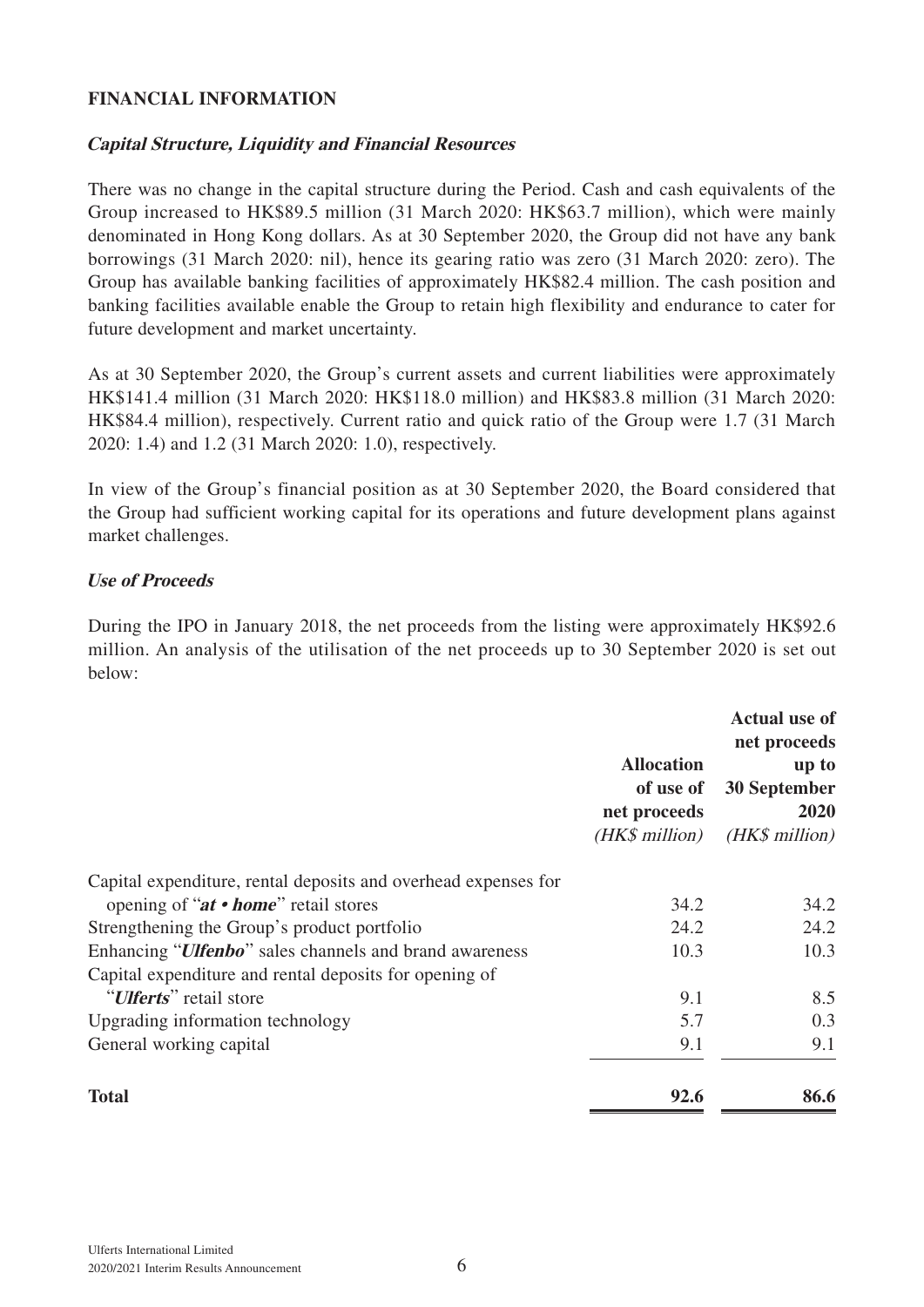# **CONDENSED CONSOLIDATED STATEMENT OF PROFIT OR LOSS AND OTHER COMPREHENSIVE INCOME**

For the six months ended 30 September 2020

|                                                                            |                | <b>Six months ended</b> |             |  |
|----------------------------------------------------------------------------|----------------|-------------------------|-------------|--|
|                                                                            | 30 September   |                         |             |  |
|                                                                            |                | 2020                    | 2019        |  |
|                                                                            |                | (unaudited)             | (unaudited) |  |
|                                                                            | <b>Notes</b>   | <b>HK\$'000</b>         | HK\$'000    |  |
| <b>REVENUE</b>                                                             | $\overline{4}$ | 97,833                  | 113,796     |  |
| Cost of sales                                                              |                | (34, 688)               | (44, 452)   |  |
| Gross profit                                                               |                | 63,145                  | 69,344      |  |
| Other income                                                               | $\overline{4}$ | 6,573                   | 1,872       |  |
| Selling and distribution expenses                                          |                | (56, 824)               | (66,743)    |  |
| General and administrative expenses                                        |                | (13,109)                | (13,268)    |  |
| Finance cost                                                               |                | (830)                   | (1,529)     |  |
| <b>LOSS BEFORE TAX</b>                                                     | 5              | (1,045)                 | (10, 324)   |  |
| Income tax                                                                 | 6              |                         |             |  |
| <b>LOSS FOR THE PERIOD AND TOTAL</b>                                       |                |                         |             |  |
| <b>COMPREHENSIVE LOSS FOR THE PERIOD</b>                                   |                | (1,045)                 | (10, 324)   |  |
| Attributable to:                                                           |                |                         |             |  |
| Owners of the parent                                                       |                | (1,045)                 | (10, 324)   |  |
| <b>LOSS PER SHARE ATTRIBUTABLE TO</b><br><b>ORDINARY EQUITY HOLDERS OF</b> |                |                         |             |  |
| <b>THE PARENT</b>                                                          | 8              |                         |             |  |
| Basic and diluted loss per share (expressed in HK cents)                   |                | (0.13)                  | (1.29)      |  |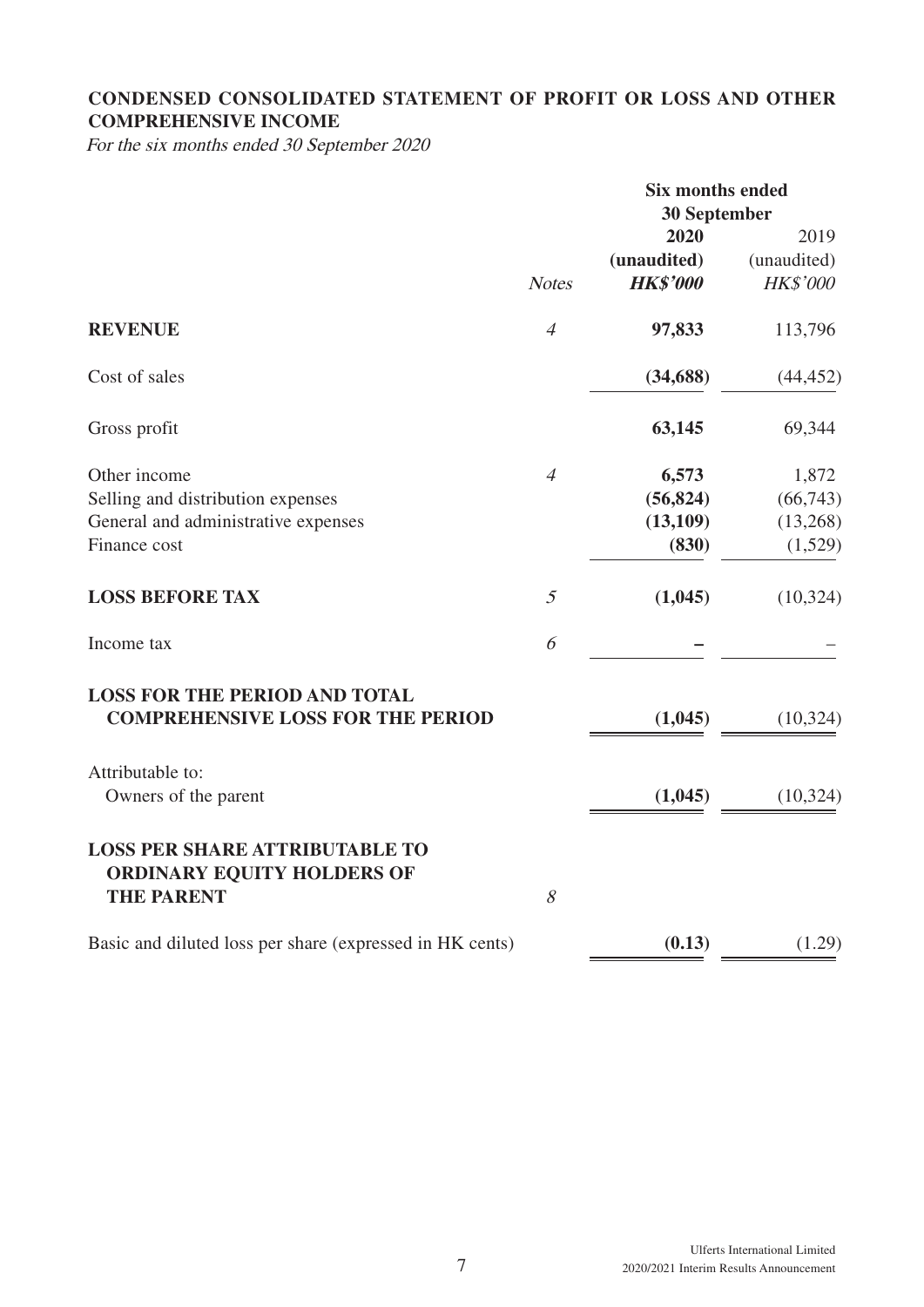## **CONDENSED CONSOLIDATED STATEMENT OF FINANCIAL POSITION**

At 30 September 2020

|                                                                    | As at        |                                |                              |
|--------------------------------------------------------------------|--------------|--------------------------------|------------------------------|
|                                                                    |              | <b>30 September</b><br>2020    | 31 March<br>2020             |
|                                                                    | <b>Notes</b> | (unaudited)<br><b>HK\$'000</b> | (audited)<br><b>HK\$'000</b> |
|                                                                    |              |                                |                              |
| <b>NON-CURRENT ASSETS</b>                                          |              |                                |                              |
| Property, plant and equipment                                      |              | 12,471                         | 18,343                       |
| Right-of-use assets<br>Prepayments, deposits and other receivables |              | 27,950<br>11,557               | 47,943<br>10,387             |
| Deferred tax assets                                                |              | 4,834                          | 4,834                        |
|                                                                    |              |                                |                              |
| Total non-current assets                                           |              | 56,812                         | 81,507                       |
| <b>CURRENT ASSETS</b>                                              |              |                                |                              |
| Inventories                                                        |              | 37,588                         | 36,399                       |
| Trade receivables                                                  | 9            | 4,375                          | 3,440                        |
| Prepayments, deposits and other receivables                        |              | 9,895                          | 14,467                       |
| Cash and cash equivalents                                          |              | 89,504                         | 63,670                       |
|                                                                    |              |                                |                              |
| Total current assets                                               |              | 141,362                        | 117,976                      |
| <b>CURRENT LIABILITIES</b>                                         |              |                                |                              |
| Trade and bills payables                                           | 10           | 1,297                          | 4,455                        |
| Other payables and accruals                                        |              | 55,245                         | 34,417                       |
| Lease liabilities                                                  |              | 19,622                         | 40,007                       |
| Tax payable                                                        |              | 1,118                          | 1,118                        |
| Provisions                                                         |              | 6,471                          | 4,422                        |
| Total current liabilities                                          |              | 83,753                         | 84,419                       |
|                                                                    |              |                                |                              |
| <b>NET CURRENT ASSETS</b>                                          |              | 57,609                         | 33,557                       |
| <b>TOTAL ASSETS LESS CURRENT LIABILITIES</b>                       |              | 114,421                        | 115,064                      |
| <b>NON-CURRENT LIABILITIES</b>                                     |              |                                |                              |
| Lease liabilities                                                  |              | 12,440                         | 12,440                       |
| Provisions                                                         |              | 4,220                          | 3,818                        |
|                                                                    |              |                                |                              |
| Total non-current liabilities                                      |              | 16,660                         | 16,258                       |
| Net assets                                                         |              | 97,761                         | 98,806                       |
| <b>EQUITY</b>                                                      |              |                                |                              |
| Equity attributable to owners of the parent                        |              |                                |                              |
| Share capital                                                      |              | 110,337                        | 110,337                      |
| <b>Accumulated losses</b>                                          |              | (12,576)                       | (11, 531)                    |
| Total equity                                                       |              | 97,761                         | 98,806                       |
|                                                                    |              |                                |                              |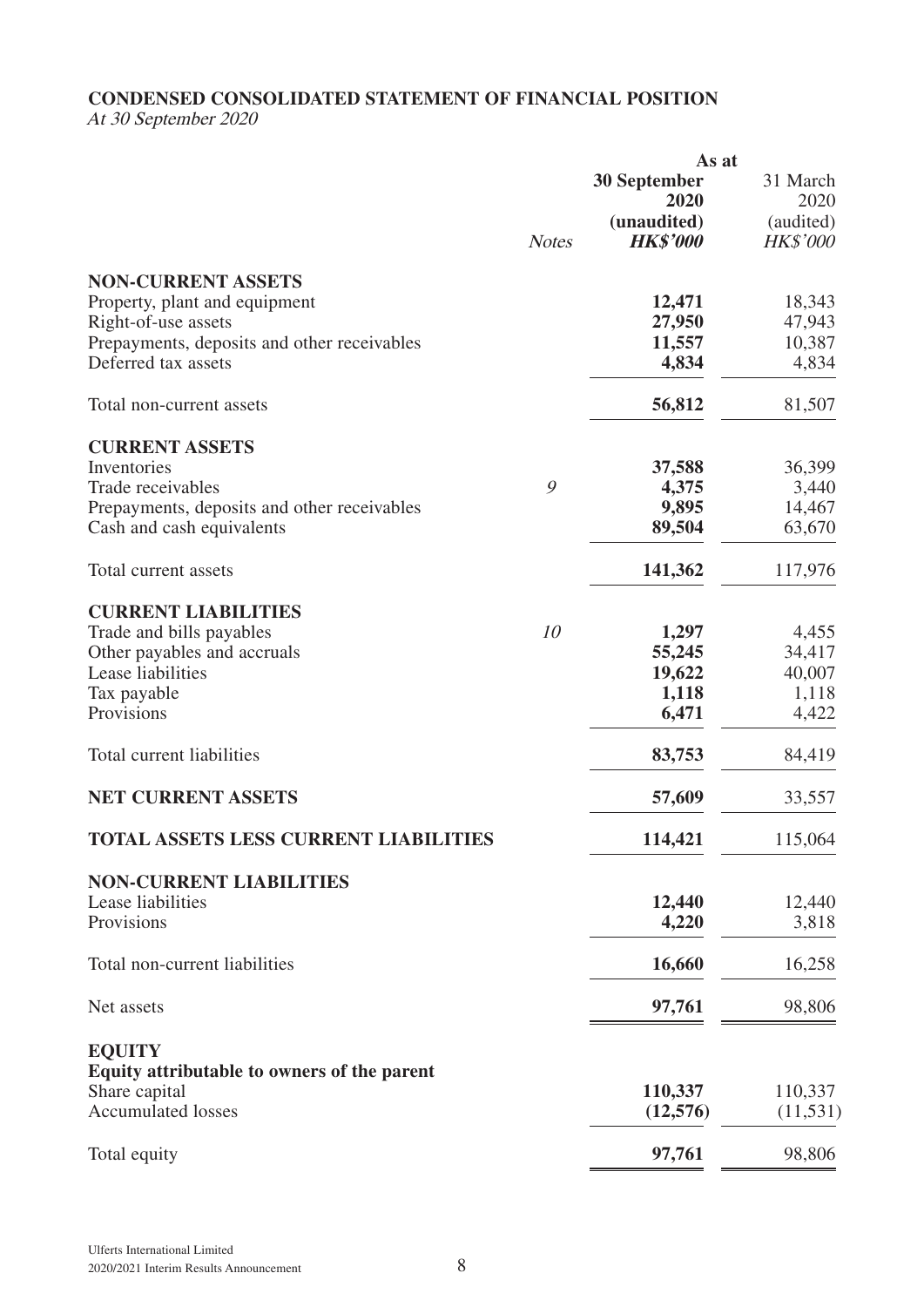#### **Notes:**

#### **1. BASIS OF PREPARATION**

The unaudited condensed consolidated financial statements have been prepared in accordance with Hong Kong Financial Reporting Standards ("HKFRSs") and Hong Kong Accounting Standard ("HKAS") 34 "Interim Financial Reporting" issued by the Hong Kong Institute of Certified Public Accountants ("HKICPA") as well as with the applicable disclosures required by Appendix 16 to The Rules Governing the Listing of Securities (the "Listing Rules") on The Stock Exchange of Hong Kong Limited (the "Stock Exchange") and the Hong Kong Companies Ordinance ("CO").

The unaudited condensed consolidated financial statements have been prepared on the historical cost convention. The unaudited condensed consolidated financial statements are presented in Hong Kong dollars ("HK\$") and all values are rounded to the nearest thousand except when otherwise indicated.

These unaudited condensed consolidated financial statements should be read in conjunction with the annual consolidated financial statements for the year ended 31 March 2020.

The financial information relating to the year ended 31 March 2020 that is included in this preliminary announcement of interim results 2020 does not constitute the Company's statutory annual consolidated financial statements for 2020 but is derived from those financial statements. Further information relating to these statutory annual consolidated financial statements required to be disclosed in accordance with section 436 of the CO is as follows:

- (a) The Company has delivered the consolidated financial statements for the year ended 31 March 2020 to the Registrar of Companies as required by section 662(3) of, and Part 3 of Schedule 6 to the CO.
- (b) The Company's auditor has reported on the consolidated financial statements of the Group for the year ended 31 March 2020. The auditor's reports were unqualified, did not include a reference to any matters to which the auditor drew attention by way of emphasis without qualifying its report; and did not contain a statement under sections 406(2), 407(2) or 407(3) of the CO.

#### **2. CHANGES IN ACCOUNTING POLICIES AND DISCLOSURES**

The accounting policies adopted in the preparation of the interim condensed consolidated financial information are consistent with those applied in the preparation of the Group's annual consolidated financial statements for the year ended 31 March 2020, except for the adoption of the following revised Hong Kong Financial Reporting Standards ("HKFRSs") for the first time for the current period's financial information.

| Amendments to HKFRS 3           | Definition of a Business                                  |
|---------------------------------|-----------------------------------------------------------|
| Amendments to HKFRS 9.          | Interest Rate Benchmark Reform                            |
| HKAS 39 and HKFRS 7             |                                                           |
| Amendment to HKFRS 16           | <i>Covid-19-Related Rent Concessions</i> (early adoption) |
| Amendments to HKAS 1 and HKAS 8 | Definition of Material                                    |
|                                 |                                                           |

The application of the above revised HKFRSs has had no material impact on the Group's financial performance and positions for the current and prior periods and/or on the disclosures set out in these unaudited condensed consolidated financial statements.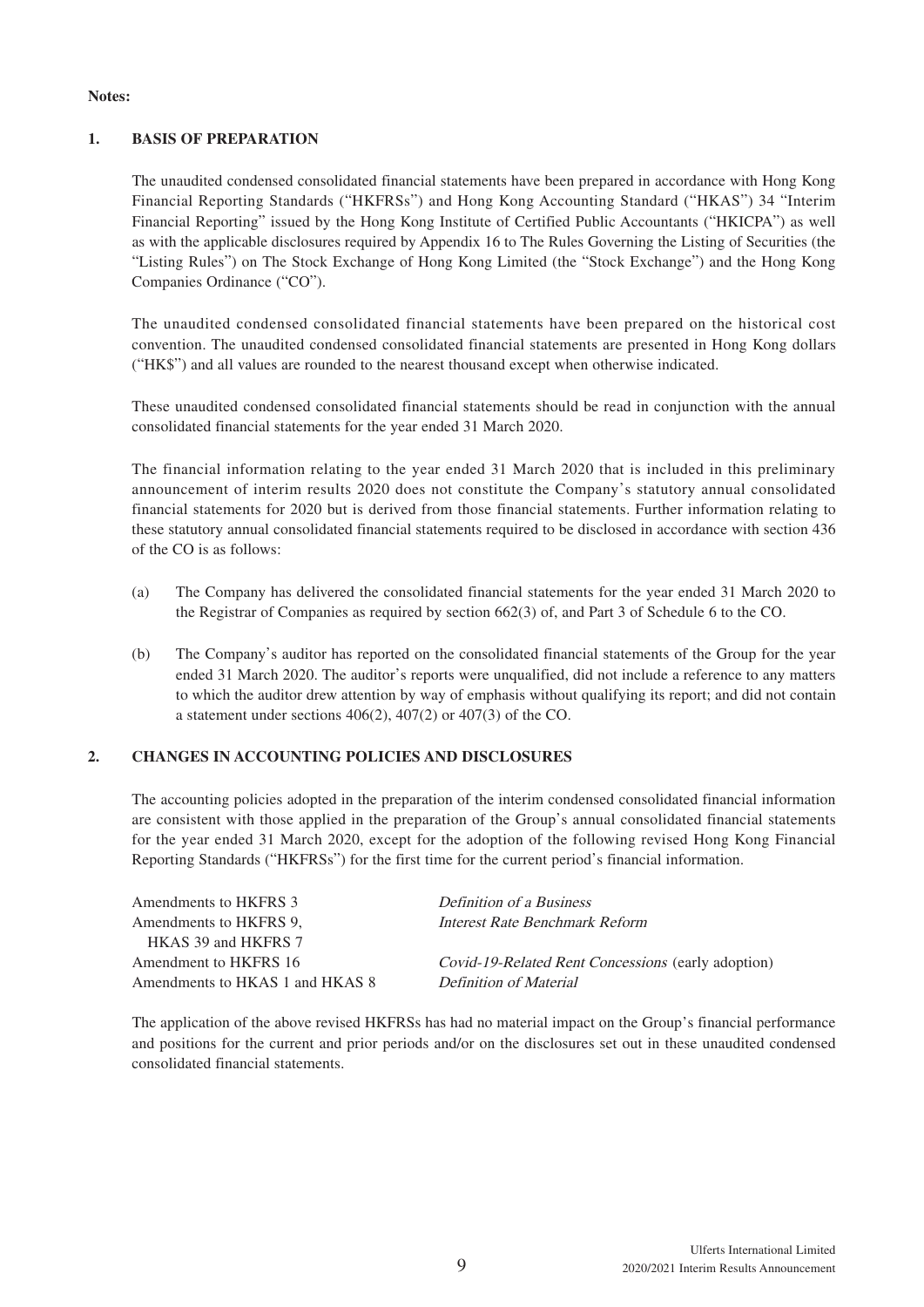#### **3. OPERATING SEGMENT INFORMATION**

The Group principally focuses on the retail and wholesale of imported furniture, and special projects. Information reported to the Group's chief operating decision maker, for the purpose of resource allocation and performance assessment, focuses on the operating results of the Group as a whole as the Group's resources are integrated and no discrete operating segment information is available. Accordingly, no operating segment information is presented.

#### **Geographical information**

(a) Revenue from external customers

Substantially all of the Group's revenues from external customers during the six months ended 30 September 2020 and 2019 were attributed to Hong Kong based on the location of the customers or the location of certain key processes/resources from which the Group derived the revenues.

(b) Non-current assets

All of the Group's non-current assets as at the end of the reporting period were located in Hong Kong based on the location of the assets.

#### **4. REVENUE AND OTHER INCOME**

Revenue represents the net invoiced value of goods sold, after allowances for returns and trade discounts, and the value of project services rendered during the Period.

An analysis of revenue and other income is as follows:

|                                                                        | Six months ended 30 September |             |
|------------------------------------------------------------------------|-------------------------------|-------------|
|                                                                        | 2020                          | 2019        |
|                                                                        | (unaudited)                   | (unaudited) |
|                                                                        | <b>HK\$'000</b>               | HK\$'000    |
| <b>Revenue from contracts with customers</b>                           |                               |             |
| Retail of furniture                                                    | 92,774                        | 105,247     |
| Wholesale of furniture                                                 | 4,107                         | 5,471       |
| Special projects – project sales and consultancy services arrangements | 952                           | 3,078       |
|                                                                        | 97,833                        | 113,796     |
| Types of goods or services                                             |                               |             |
| Sale of goods                                                          | 97,833                        | 113,333     |
| Consultancy service arrangements                                       |                               | 463         |
| Total revenue from contracts with customers                            | 97,833                        | 113,796     |
| Timing of revenue recognition                                          |                               |             |
| At a point in time                                                     | 97,833                        | 113,333     |
| Services transferred over time                                         |                               | 463         |
| Total revenue from contracts with customers                            | 97,833                        | 113,796     |
| <b>Other income</b>                                                    |                               |             |
| Government subsidies                                                   | 5,674                         |             |
| Other service income                                                   | 513                           | 627         |
| Bank interest income                                                   | 312                           | 342         |
| Others                                                                 | 74                            | 903         |
|                                                                        | 6,573                         | 1,872       |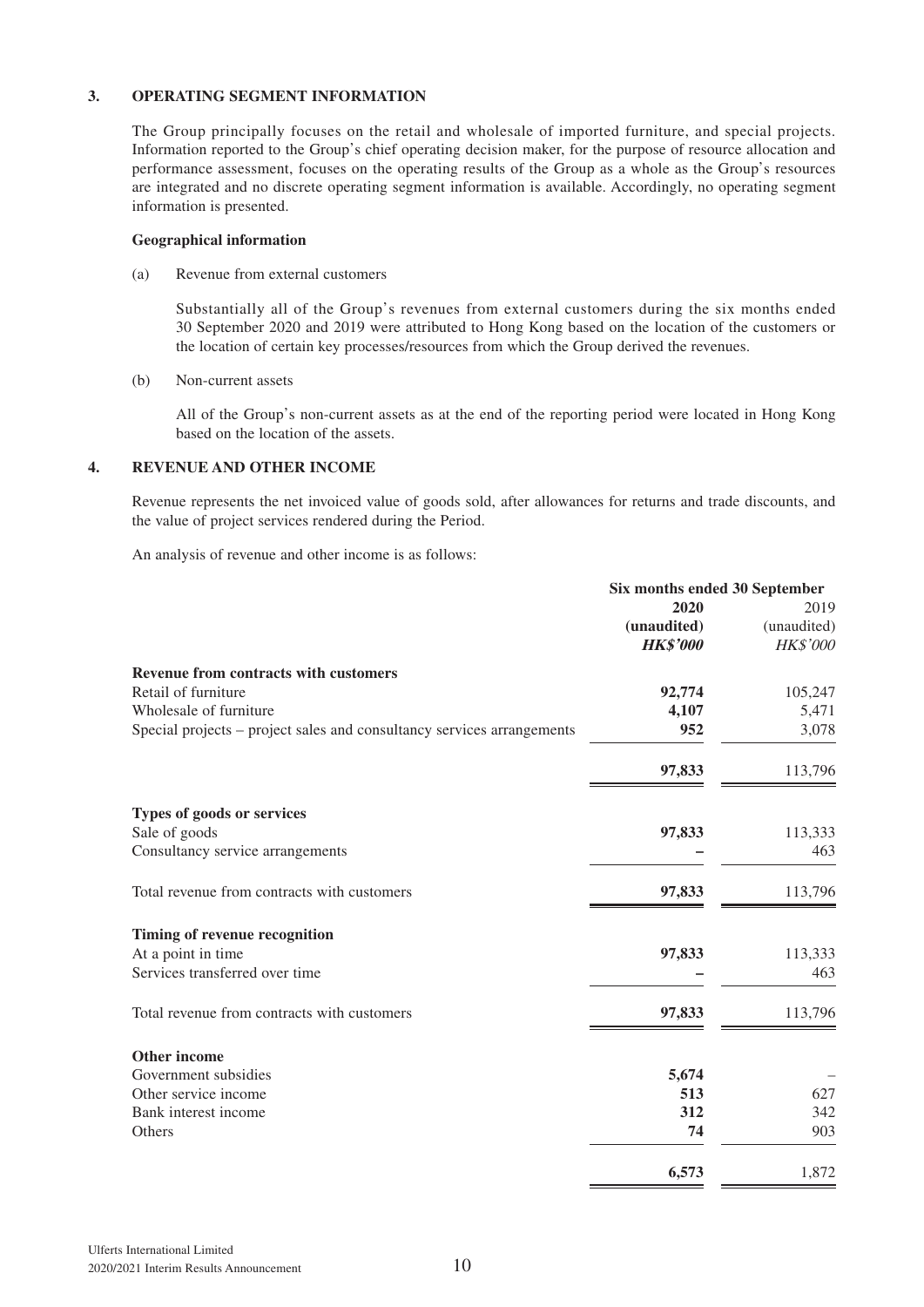#### **5. LOSS BEFORE TAX**

The Group's loss before tax is arrived at after charging:

|                                                            | Six months ended 30 September |                 |
|------------------------------------------------------------|-------------------------------|-----------------|
|                                                            | 2020                          | 2019            |
|                                                            | (unaudited)                   | (unaudited)     |
|                                                            | <b>HK\$'000</b>               | <b>HK\$'000</b> |
| Cost of inventories sold and services provided             | 34,688                        | 42,804          |
| Net write-down of inventories to net realisable value      |                               | 1,648           |
| Total amount recognised as cost of sales                   | 34,688                        | 44,452          |
| Depreciation of property, plant and equipment              | 8,347                         | 6,672           |
| Depreciation of right-of-use assets                        | 21,647                        | 27,883          |
| Loss on disposal of items of property, plant and equipment | 11                            | 281             |

#### **6. INCOME TAX**

The Group did not generate any assessable profits arising in Hong Kong during the Period (2019: Nil).

#### **7. DIVIDEND**

The Board has resolved not to declare any interim dividend for the Period (2019: Nil).

### **8. LOSS PER SHARE ATTRIBUTABLE TO ORDINARY EQUITY HOLDERS OF THE PARENT**

The calculation of the basic loss per share is based on the loss for the Period attributable to ordinary equity holders of the parent of HK\$1,045,000 (2019: HK\$10,324,000) and the weighted average number of ordinary shares of 800,000,000 (2019: 800,000,000) in issue during the Period.

The Group had no potentially dilutive ordinary shares in issue during both periods.

|                                                                    | Six months ended 30 September |                 |
|--------------------------------------------------------------------|-------------------------------|-----------------|
|                                                                    | 2020                          | 2019            |
|                                                                    | (unaudited)                   | (unaudited)     |
|                                                                    | <b>HK\$'000</b>               | <b>HK\$'000</b> |
| Loss                                                               |                               |                 |
| Loss attributable to ordinary equity holders of the parent used in |                               |                 |
| the basic and diluted loss per share calculation                   | 1.045                         | 10,324          |
|                                                                    | Number of shares              |                 |
| <b>Shares</b>                                                      |                               |                 |
| Weighted average number of ordinary shares in issue during the     |                               |                 |
| Period used in the basic and diluted loss per share calculation    | 800,000,000                   | 800,000,000     |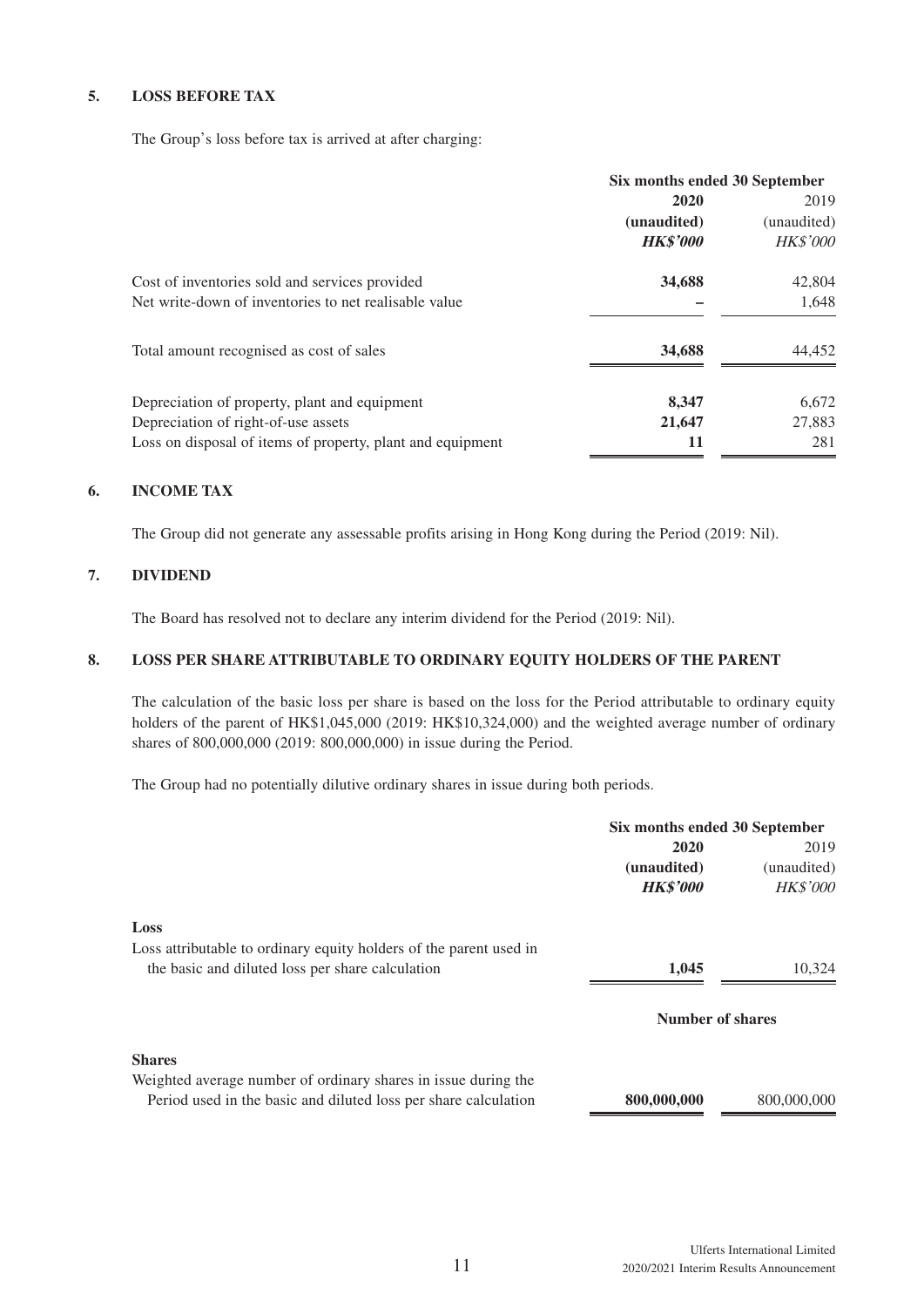#### **9. TRADE RECEIVABLES**

The Group's retail sales are usually paid in cash or by major credit/debit cards. The Group's trading terms with its wholesale, project and consultancy services customers are mainly on credit, except for new customers, where payment in advance/upon delivery is normally required. The credit period for these customers is generally one to two months, or extending up to six months for major project and consultancy service customers. The Group seeks to maintain strict control over its outstanding receivables and overdue balances are reviewed by senior management. The Group does not hold any collateral or other credit enhancements over its trade receivable balances. Trade receivables are non-interest-bearing.

An ageing analysis of the trade receivables of the Group, based on the invoice date, is as follows:

|                | As at           |           |
|----------------|-----------------|-----------|
|                | 30 September    | 31 March  |
|                | 2020            | 2020      |
|                | (unaudited)     | (audited) |
|                | <b>HK\$'000</b> | HK\$'000  |
| Within 1 month | 3,710           | 2,808     |
| 1 to 3 months  | 527             | 449       |
| Over 3 months  | 138             | 183       |
|                | 4,375           | 3,440     |

#### **10. TRADE AND BILLS PAYABLES**

An ageing analysis of the trade and bills payables as at the end of the reporting period, based on the invoice date, is as follows:

|                | As at           |                 |
|----------------|-----------------|-----------------|
|                | 30 September    | 31 March        |
|                | 2020            | 2020            |
|                | (unaudited)     | (audited)       |
|                | <b>HK\$'000</b> | <b>HK\$'000</b> |
| Within 1 month | 856             | 3,613           |
| 1 to 3 months  | 1               | 34              |
| Over 3 months  | 440             | 808             |
|                | 1,297           | 4,455           |

The trade and bills payables are non-interest-bearing and are normally settled on 60-day to 120-day terms.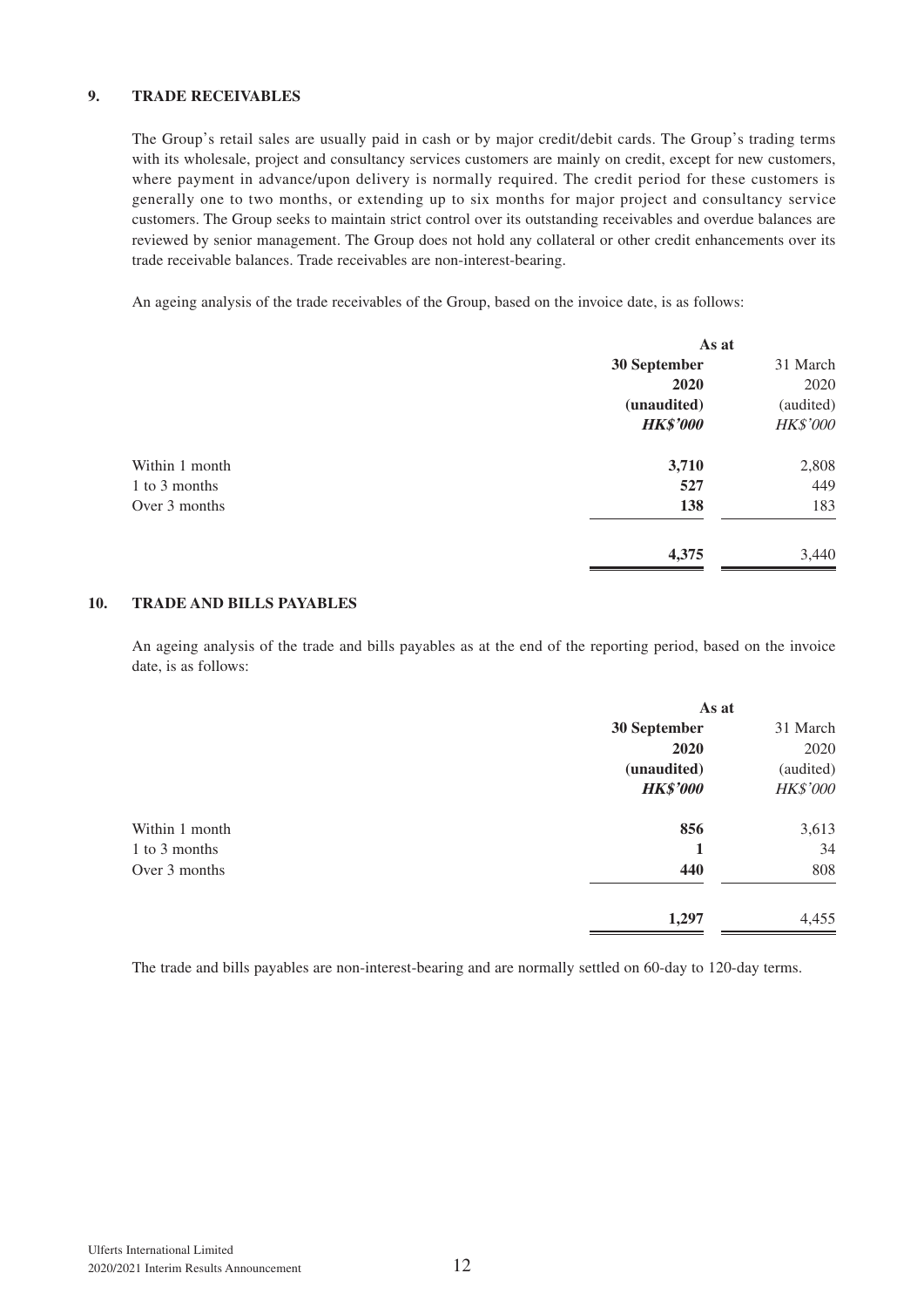# **EMPLOYEES AND REMUNERATION POLICY**

As at 30 September 2020, the Group has 134 employees (2019: 140). Total staff costs (including Directors' remuneration and the other staff costs) were approximately HK\$22.7 million (2019: HK\$24.3 million) for the Period. Employees' remuneration was determined in accordance with individual's responsibility, competence and skills, experience and performance as well as market pay level. Staff benefits include medical and life insurance, provident funds and other competitive fringe benefits. The Company has adopted a share option scheme to provide incentive or rewards to staff.

# **INTERIM DIVIDEND**

The Board has resolved not to declare any dividend for the Period (2019: Nil).

# **REVIEW OF INTERIM RESULTS**

These condensed consolidated interim financial statements of the Group for the Period have not been reviewed nor audited by the Company's auditor, Ernst & Young, but have been reviewed by the audit committee of the Company, which comprises the three Independent Non-executive Directors of the Company.

# **CORPORATE GOVERNANCE**

# **Corporate Governance Code**

The Company had complied throughout the Period with all code provisions set out in the Corporate Governance Code under Appendix 14 of the Listing Rules.

# **Model Code for Securities Transactions**

The Board has adopted its own code of conduct regarding securities transactions by Directors ("Ulferts Securities Code") on no less exacting terms than the required standards of dealings as set out in Appendix 10 of the Listing Rules regarding Model Code for Securities Transactions by Directors of Listed Issuers ("Model Code"). Having made specific enquiry to the Directors, all of them confirmed that they had complied with the required standard of dealings as set out in the Model Code and Ulferts Securities Code throughout the Period.

Relevant employees who are likely to be in possession of unpublished price-sensitive information of the Group are also subject to compliance with written guidelines in line with the Model Code. No incident of non-compliance by relevant employees was noted throughout the Period.